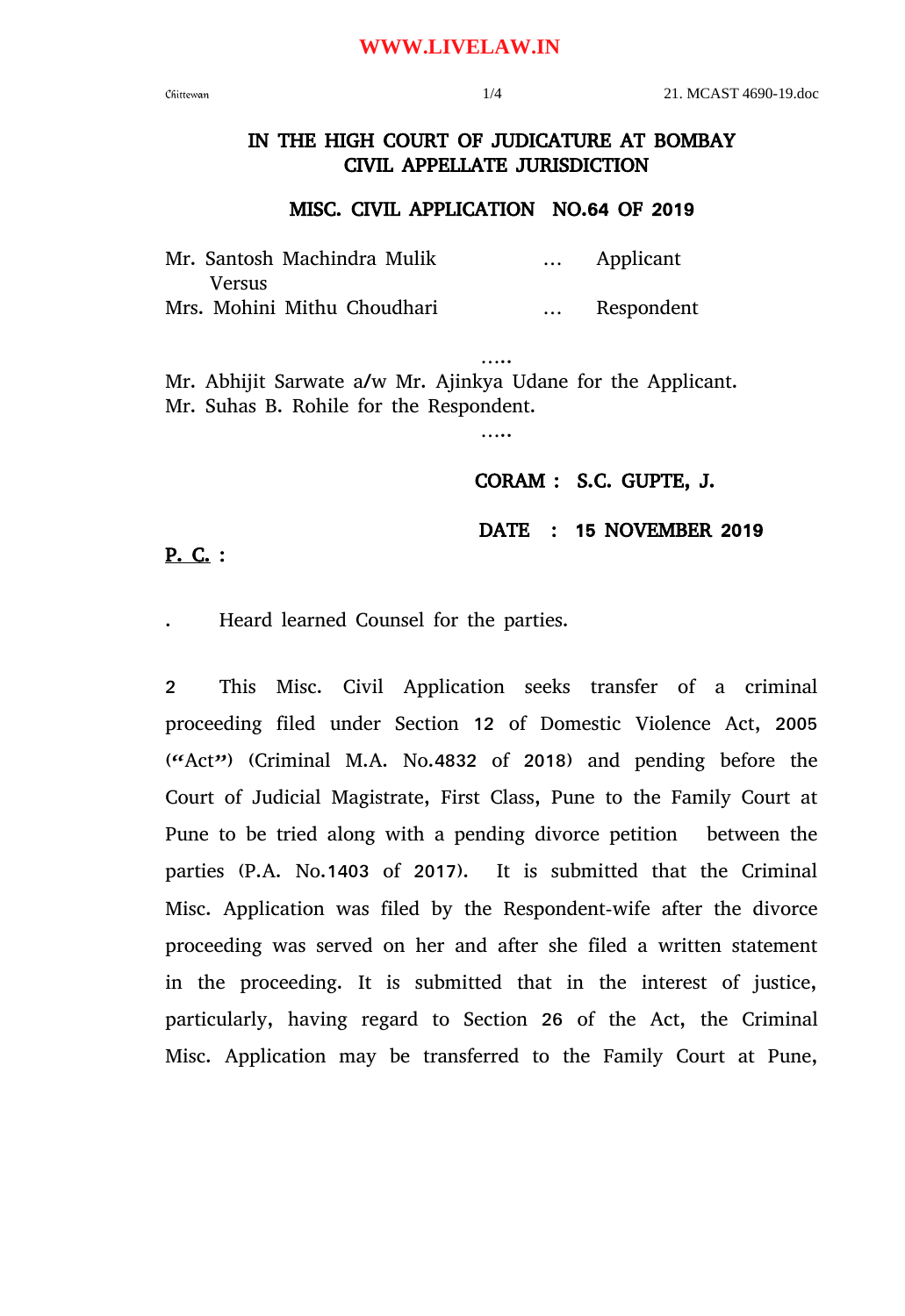where both proceedings can be conveniently tried by that court.

3 Learned Counsel for the Respondent opposes the application. Learned Counsel submits that the Family Court has no authority or jurisdiction to consider a domestic violence proceeding filed under Section 12 of the Act. Learned Counsel for the Applicant relies on two judgments of our courts, namely, Sandip Mrinmoy Chakraboarty Vs. Reshita Sandip Chakrabarty<sup>[1](#page-1-0)</sup> and Minoti Subhash Anand Vs. Subhash Manoharlal Anand<sup>[2](#page-1-1)</sup> in support of his application for transfer. In these judgments, learned Single Judges of our court had allowed transfer of domestic violence proceedings from the files of Judicial Magistrates to Family Courts, relying on Section 26 of the Act. Section 26 provides for relief available under Sections 18, 19, 20, 21 and 22 of that Act being capable of being sought in pending legal proceedings before family courts affecting the aggrieved person and the respondent, whether such proceedings were initiated before or after the commencement of the Act. In response, learned Counsel for the Respondent relies on a Division Bench judgment of Chhattisgarh High Court in case of Smt. Neetu Singh Vs. Sunil Singh<sup>[3](#page-1-2)</sup>. Relying on this judgment, it is submitted that the option to proceed before a family court in a pending matrimonial proceeding under Section 26 of the Act is available to the aggrieved party, who is the respondent in the present case. It is submitted that if the Respondent does not choose to avail of this option, it cannot be thrust on her.

<span id="page-1-0"></span><sup>2018</sup> SSC OnLine Bom 2709

<span id="page-1-1"></span><sup>2</sup> Misc.C.A. No.255 of 2015 decided on 10 Dec. 2015

<span id="page-1-2"></span><sup>3</sup> AIR 2008 Chhattisgarh 1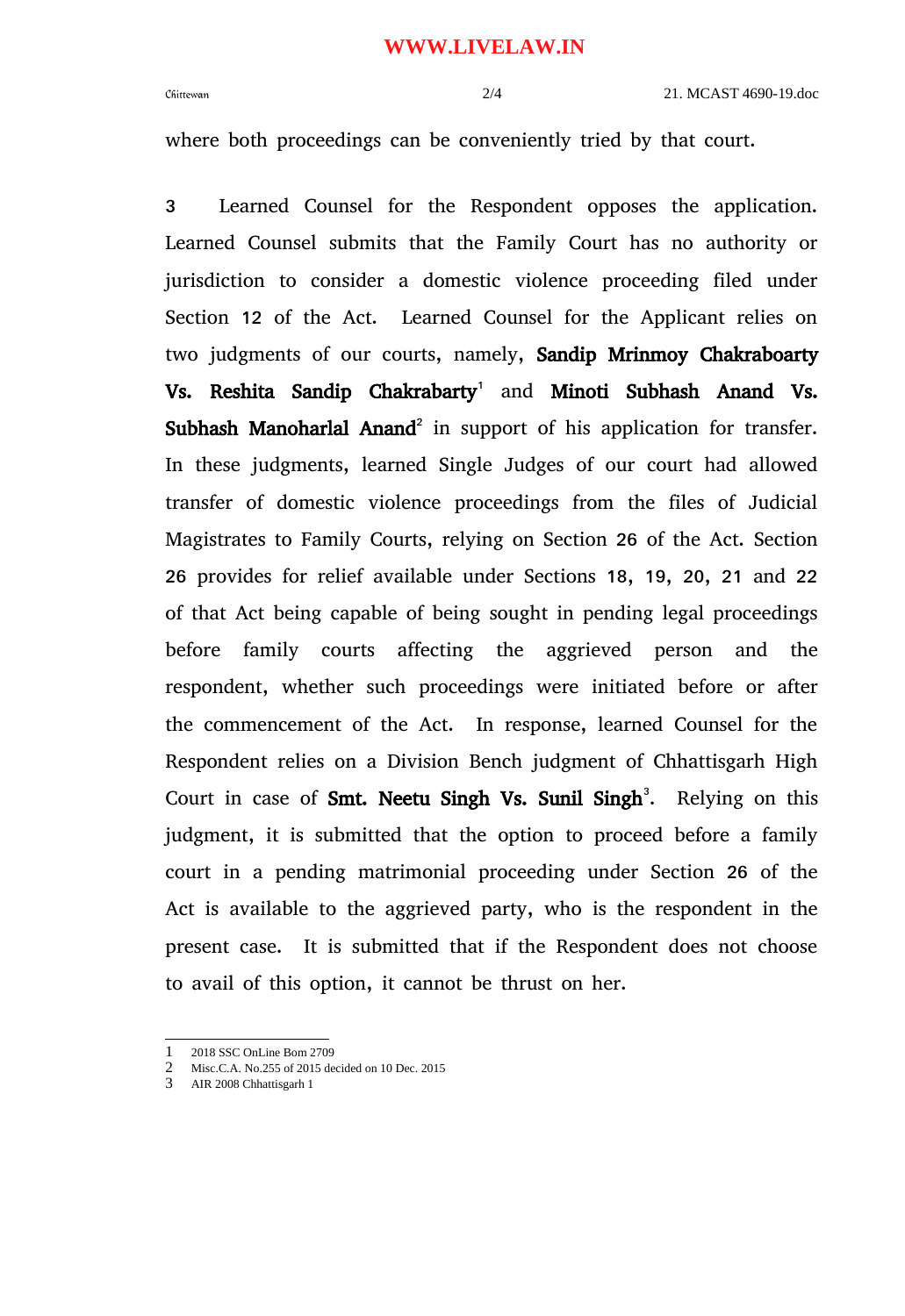#### **WWW.LIVELAW.IN**

4 The question in this Misc. Civil Application, which seeks transfer of a proceeding, is not about who has the option to file such proceeding under the Act or to have the same transferred to the Family Court. The question is, whether it is in the interest of justice to have the two proceedings heard together and if the Family Court is the proper court to hear the proceedings together, where it has jurisdiction to consider the reliefs prayed for in the domestic violence proceeding filed before the criminal court. If the two matters have to be heard together, and it is certainly in the interest of justice that they be so heard, they can come only before the Family Court. So far as jurisdiction of that court is concerned, having regard to Section 26 of the Act and the judgments of our courts ruling in favour of such jurisdiction, it cannot possibly be urged that the Family Court lacks such jurisdiction.

5 Learned Counsel for the Respondent further submits that transfer of the criminal proceeding curtails the right of the Respondent-wife to file an appeal, which she ordinarily would have had if the proceeding were to be decided by the criminal court. We are concerned in the present case essentially with the justice of the case in having the two matters heard together. On the one hand, we have a situation where two different courts would be required effectively to consider the same set of circumstances and could have arrived at two different conclusions or, even possibly, conflicting conclusions, and on the other hand, if this situation were to be avoided, and it appears to be imperative that it be avoided, one